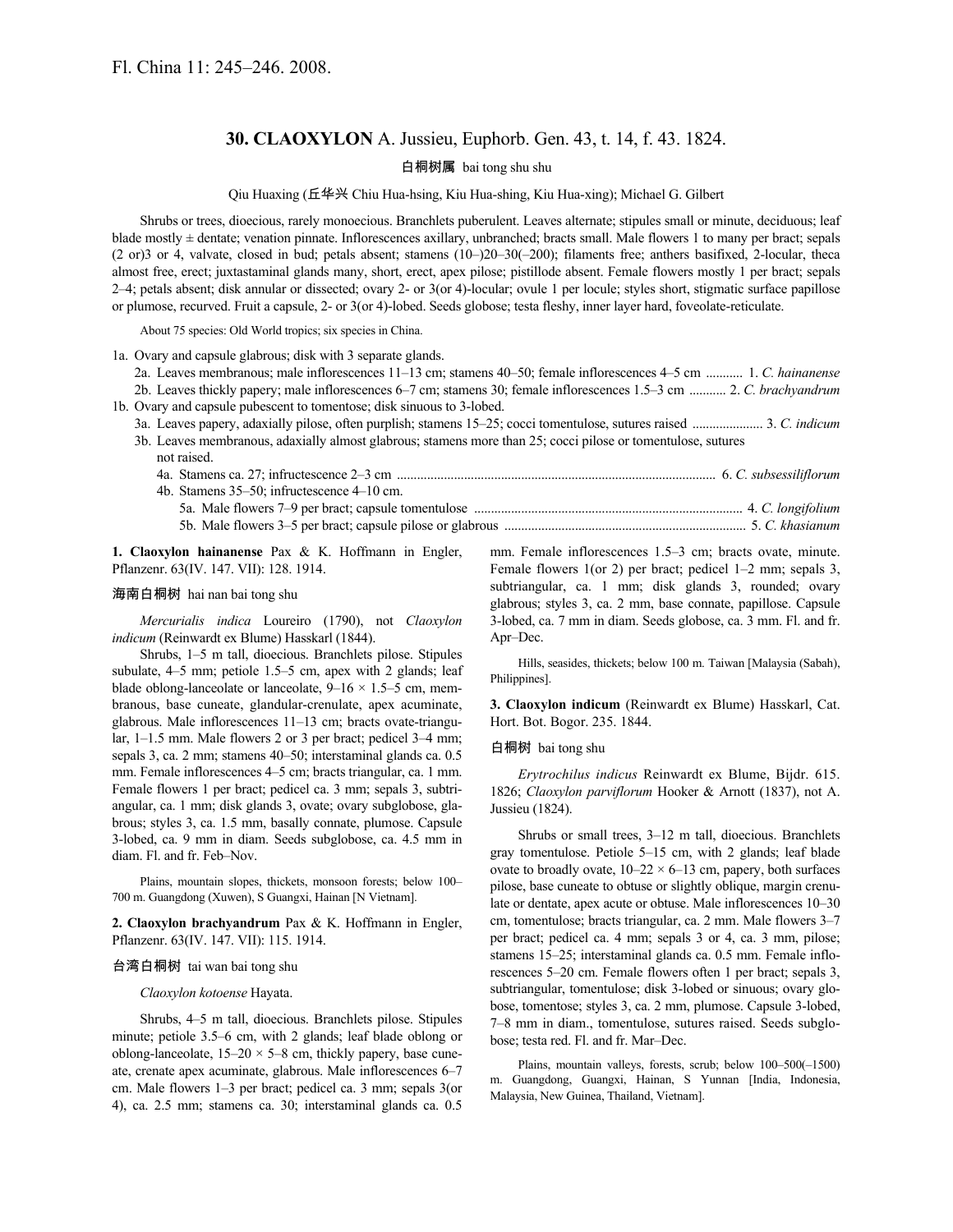Merrill incorrectly interpreted *Croton polot* N. L. Burman as this species and introduced the name *Claoxylon polot* (N. L. Burman) Merrill.

**4. Claoxylon longifolium** (Blume) Endlicher ex Hasskarl, Cat. Hort. Bot. Bogor. 235. 1844.

### 长叶白桐树 chang ye bai tong shu

*Erytrochilus longifolius* Blume, Bijdr. 616. 1826.

Shrubs or small trees, 2–7 m tall, dioecious. Branchlets gray puberulent. Stipules small; petiole 5–12 cm; leaf blade ovate-oblong or broadly lanceolate,  $17-40 \times 6-15$  cm, membranous, glabrous or abaxially pilose, base cuneate, margin serrulate, apex abruptly acuminate. Male inflorescences 15–22 cm, puberulent; bracts triangular, ca. 1 mm. Male flowers 7–9 per bract; pedicel ca. 3 mm; sepals 3, ca. 3 mm; stamens 35–50; interstaminal glands ca. 1 mm. Female inflorescences 3.5–6 cm, puberulent; bracts triangular, ca. 1 mm. Female flowers 1 per bract; pedicel ca. 1 mm; sepals 3, ovate-triangular, ca. 1 mm, tomentulose; disk cup-shaped, sinuous or lobed; ovary tomentulose; styles 3, ca. 1 mm, papillose. Capsule 3-lobed, ca. 1.5 cm, tomentulose, sutures not conspicuously raised. Seeds globose, 6–7 mm in diam. Fl. and fr. Feb–Nov.

Valleys, river valleys, evergreen forests; 200–1000 m. S Yunnan [Cambodia, NE India, Indonesia, Laos, Malaysia, New Guinea, Thailand, Vietnam].

### **5. Claoxylon khasianum** J. D. Hooker, Fl. Brit. India 5: 411. 1887.

#### 膜叶白桐树 mo ye bai tong shu

Shrubs or small trees, 3–5 m tall, dioecious. Branchlets pubescent. Stipules small; petiole 3.5–7 cm; leaf blade ovate to elliptic,  $18-30 \times 6-14$  cm, membranous, glabrous, base obtuse or broadly cuneate, margin sinuous or subentire, apex acuminate. Male inflorescences 10–20 cm, pubescent; bracts lanceolate, ca. 1 mm. Male flowers 3–5 per bract; pedicel ca. 1 mm; sepals 3, ca. 2 mm, pilose; stamens 35–50; interstaminal glands ca. 0.3 mm. Female inflorescences 5–10 cm, pubescent; bracts triangular, ca. 1.5 mm. Female flowers 1 per bract; sepals 3, triangular, ca. 1.2 mm, tomentulose; disk cup-shaped, sinuous; ovary tomentulose; styles 3, ca. 1 mm, plumose. Fruiting pedicel ca. 3 mm; capsule 3-lobed, ca. 1.2 cm, pilose or glabrous. Seeds globose, 6–7 mm in diam. Fl. and fr. Mar–Nov.

Valleys, river valleys, evergreen forests; 200–2000 m. S Guangxi, Yunnan [NE India, Myanmar, N Vietnam].

# **6. Claoxylon subsessiliflorum** Croizat, J. Arnold Arbor. 23: 506. 1942.

#### 短序白桐树 duan xu bai tong shu

Shrubs, 3–5 m tall, dioecious. Branchlets gray pilose, or glabrous. Stipules lanceolate, 4–5 mm; petiole 4–7 cm, often with 2 glands; leaf blade oblong to broadly lanceolate,  $10-17 \times$ 2–5 cm, membranous or thickly papery, adaxially pilose or subglabrous, base cuneate, margin serrulate or sinuous, apex acuminate. Male inflorescences (3–)10–12 cm, pilose; bracts subtriangular, ca. 1 mm. Male flowers 3–5 per bract; pedicel 2–2.5 mm; sepals 3, ca. 3 mm; stamens ca. 27; interstaminal glands ca. 0.5 mm. Female inflorescences 2–3 cm, pilose; peduncle ca. 1 cm. Female flowers few to 9; sepals 3, subtriangular, ca. 1 mm, pubescent; disk 3-lobed; ovary pubescent; styles 3, ca. 1 mm, papillose. Fruiting pedicels ca. 1 mm; capsule 3-lobed, ca. 8 mm, pilose, sutures not raised. Fl. May, fr. Jun–Jul.

Mountain forests; 1500–1800 m. S Yunnan [N Vietnam].